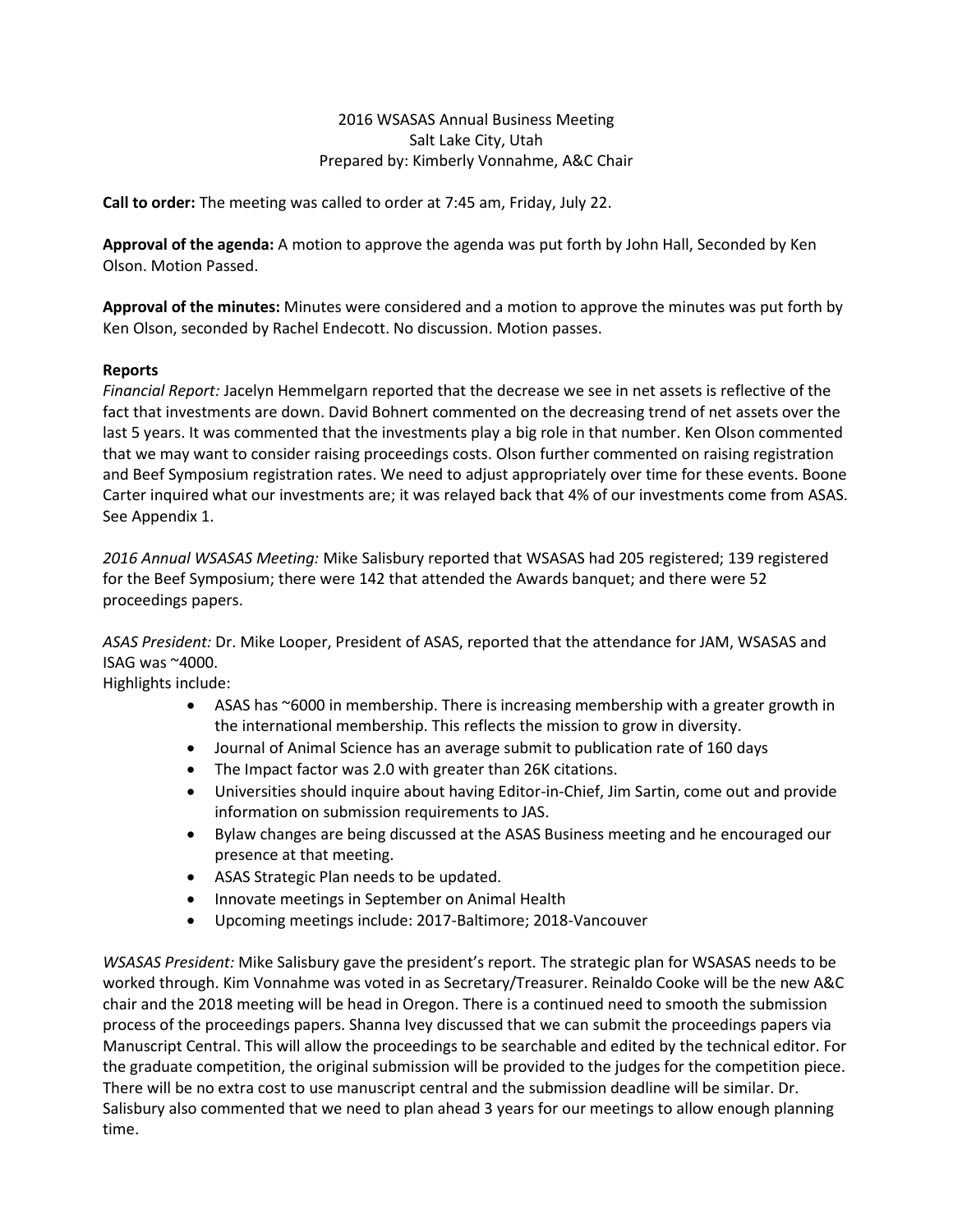#### **WSASAS Committees**

*Academic Quadrathlon:* Rachel Endecott reported that the 2016 Western Section AQ was hosted by Chico State on April 15-16 with 4 teams participating. Results as follows:

- 1. Chico State
- 2. Montana State (tie)
- 2. New Mexico State (tie)
- 4. Oregon State

Next year, the competition will be held at OSU. Matt Kennedy will become the chair.

*Advising and Coordinating:* Kim Vonnahme reported the A&C Committee discussions. A full report is in Appendix 2.

*Awards:* Jim Berardinelli thanked the members of the awards committee as all reviewers reviewed and had timely ranking. March  $28<sup>th</sup>$  was the submission date, we need to make sure the guidelines are on the website. See Appendix 3.

*GLNC:* Ken Olson. The GLNC started on Sunday. There were 16 oral presentations and there were invited posters as well. There were 21 volunteer posters. There were 139 registrants. The proceedings from this event will be posted on the JAS website. Funding from this event came from the annual beef symposium budget as well as support from the National office. The support was greatly appreciated.

*Graduate Student Paper Competition:* Jim Oltjen reported that there were 17 papers with 9 institutions represented with 5 being eligible for the institution award. Just a reminder that students must be WSASAS members. Recommendations from the judges. There must be an IACUC statement. For the institutional award, it was suggested that the top 2 scores from each institution be used. The other option is to use the average of the scores. It was discussed by several members that the objective of the institution award is should be about the institution, not necessarily the individual talks. There was discussion about creating an index. Other commented that the average may be a better indicator, and would keep it less complicated. It was suggested to have the A&C committee and Graduate Competition committee work together to come up with a plan. See Appendix 4.

*Graduate Student Representative Report:* Hannah Cunningham reported that there were 68 at the graduate student Lunch and Learn. Evaluations were done to decide on next year's topic. The mixer had good attendance. Stacia Prosser is the new representative. Thank you to Kelcey Quinn for her service.

*Necrology:* Jim Berardinelli reported that Dr. James Oldfield passed. A moment of silence was given. See Appendix 5.

*Nominating:* Jim Berardinelli reported that the WSASAS representative to ASAS is Glenn Duff. Please nominate your colleagues for leadership roles in our society. See Appendix 6.

*Undergraduate Student Poster Competition:* Kasey DeAtley reported that the time was a little tight to judge. If we continue to use ePosters, there will need to be some adjustments to the guidelines. As of now, there are only abstracts that are submitted (i.e. no undergraduate proceedings papers). Would like to determine if there could be an option to submit a proceedings paper if someone is interested. See Appendix 7.

*Young Scholars Program:* Brenda Alexander reported that the PhD recipient for the WSASAS Young Scholar was Rodrigo da Silva Marques from Oregon State University. There were 2 MS recipients: Amy Abrams from University of Wyoming and Stacia Prosser, New Mexico State University. Boone Carter made the suggestion that perhaps the Young Scholars could give a perspective at the awards banquet.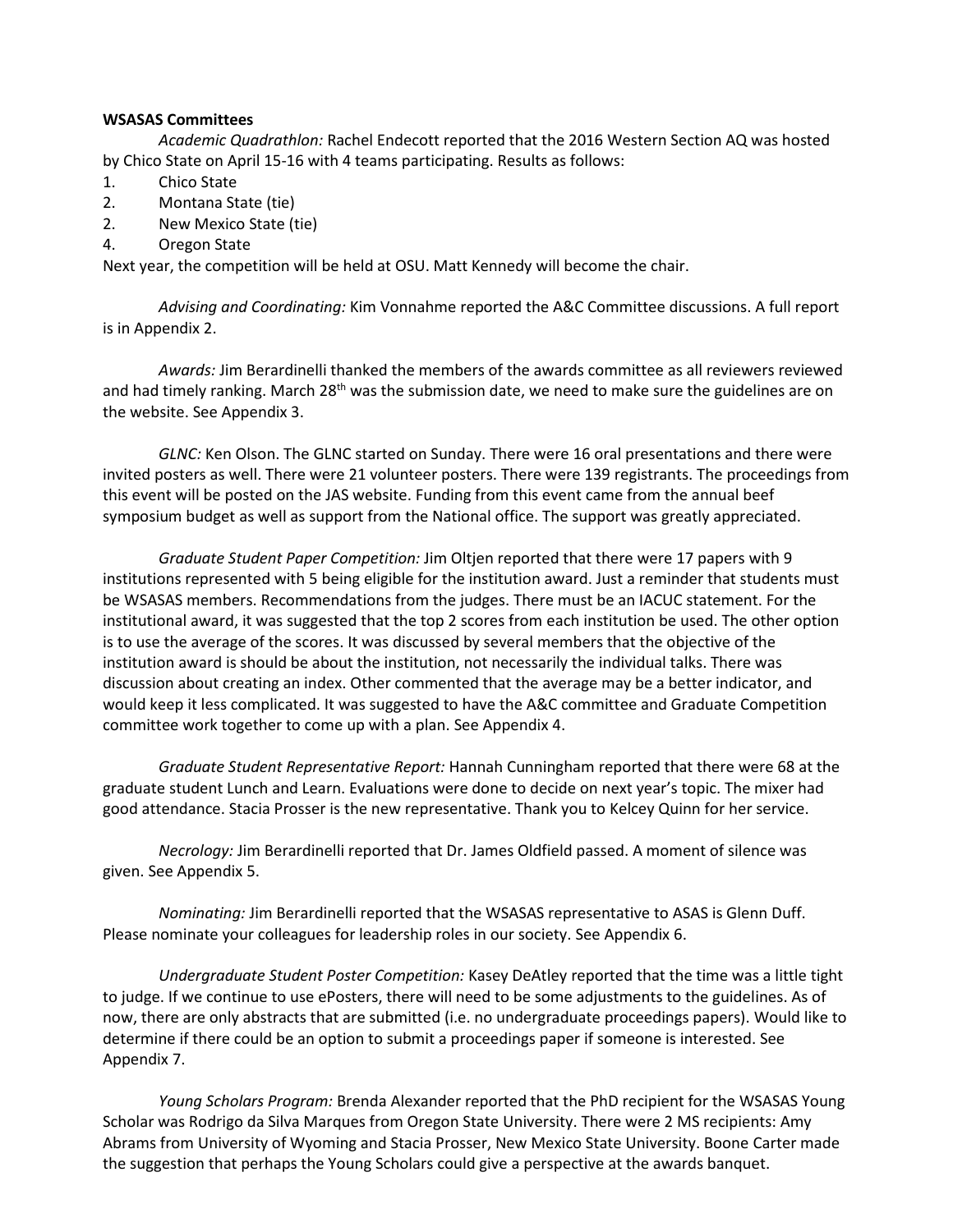No other Old Business was discussed.

#### **New Business**

Proceedings on CDs for this meeting will be placed in the mail.

Future site selection discussion included Idaho for 2019. Idaho agreed. It was moved by Berardinelli and seconded by Endecott. Motion passes. There is a new site selection form that needs to be completed.

For the 2020 meeting, discussion to have it joint with Sacramento resulted in the following Pros: It exposes the grad students to a bigger meeting and the ASAS; it helps drawn in others to the GLNC; it is cheaper to attend the joint meetings if a person wishes to attend WSASAS and ASAS; The Cons: Loss of the WSASAS "feel". It was moved that WSASAS be held in 2020 in Sacramento by Joel Caton; Seconded by Jim Oltjen. Motion passes.

Kim Vonnahme welcomed everyone to attend the 2017 meeting in Fargo.

It was requested that the A&C and Exec committees give consideration to newer faculty to serve on the WSASAS committees. Moreover, it is important to keep the membership informed of which committees members are part of. Shanna Ivey stated that there are 6 open committee assignments and that she will be slating new people to committees. Any suggestions should be sent to her as she fills these positions. IT is important that there is an industry representative on the Applied Animal Science committee.

It was suggested that we have a Dr. Hallford Appreciation Club with the revenue going towards graduate student travel to the WSASAS meetings. If Dr. Hallford accepts this, it was moved that \$25K be raised with 4% going towards graduate student travel yearly. It was moved by John Hall and seconded by Sergio Soto-Navarro. Motion passed.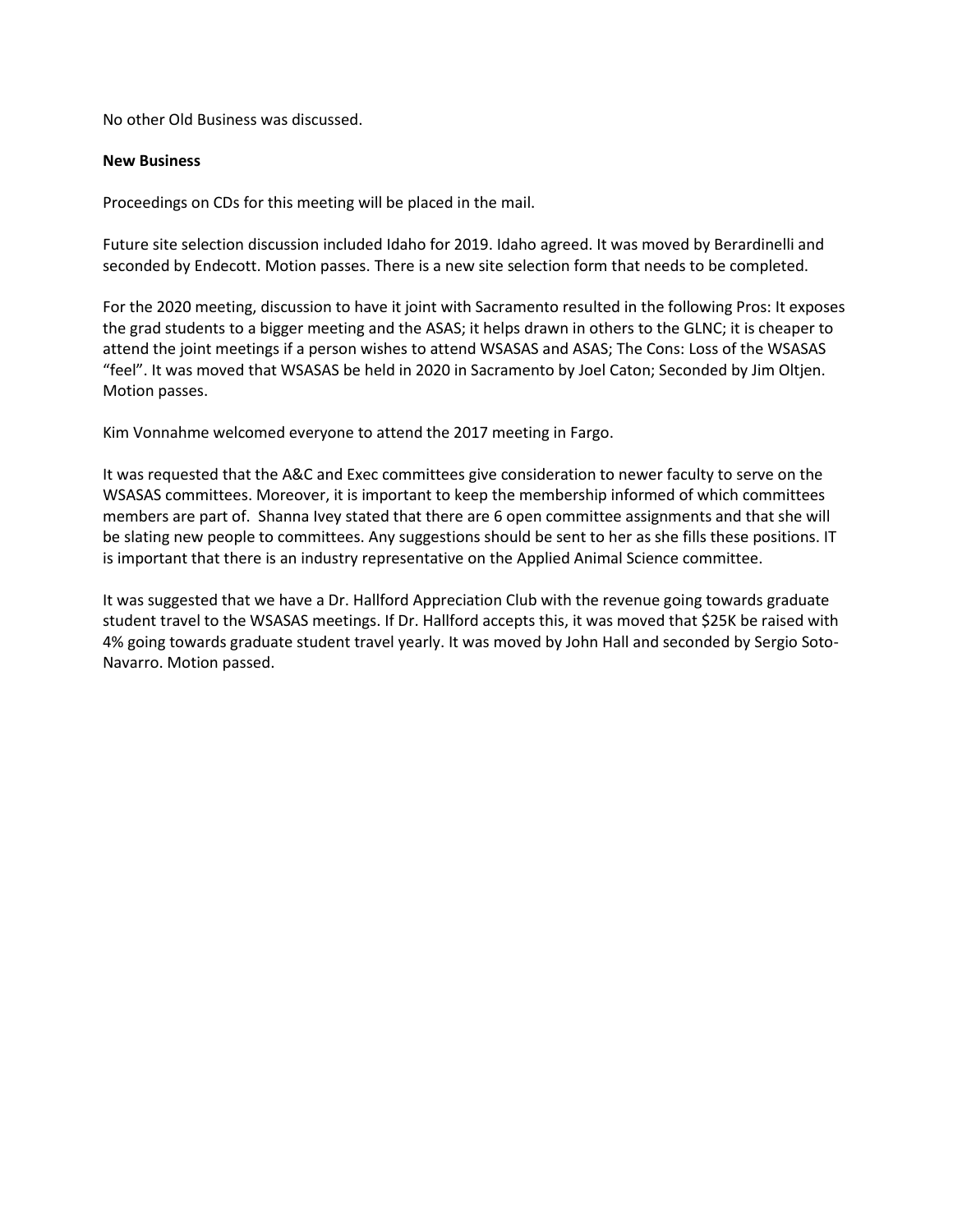|                                        |              |         | AMERICAN SOCIETY OF ANIMAL SCIENCES |                           |         |            |        |            |          |
|----------------------------------------|--------------|---------|-------------------------------------|---------------------------|---------|------------|--------|------------|----------|
|                                        |              |         | <b>STATEMENT OF ACTIVITIES</b>      |                           |         |            |        |            |          |
|                                        |              |         | <b>WESTERN SECTION</b>              |                           |         |            |        |            |          |
|                                        |              |         |                                     |                           |         |            |        |            |          |
|                                        | <b>YTD</b>   |         | <b>YTD</b>                          | <b>YTD</b>                |         | <b>YTD</b> |        | <b>YTD</b> |          |
|                                        | 12/31/15     |         | 12/31/14                            | 12/31/13                  |         | 12/31/12   |        | 12/31/11   |          |
| Revenue and Support                    |              |         |                                     |                           |         |            |        |            |          |
| <b>Ticketed Events</b>                 | $\mathbb{S}$ | 12,835  | \$<br>7,500                         | $\boldsymbol{\mathsf{S}}$ | 9,875   | \$         | 3,360  | \$         | 4,139    |
| Donations and Sponsorships             |              | 6,875   | 5,500                               |                           | 5,625   |            | 1,425  |            | 1,250    |
| Proceedings                            |              | 7,265   | 4,365                               |                           | 8,385   |            | 10,745 |            | 9,090    |
| Registrations                          |              | 18,155  | 13,965                              |                           | 20,146  |            | 1,566  |            | 20,551   |
| <b>Investment Earnings Gain (Loss)</b> |              | (679)   | 1,989                               |                           | 6,922   |            | 5,246  |            | (873)    |
| <b>Total Revenue and Support</b>       |              | 44,451  | 33,319                              |                           | 50,953  |            | 22,342 |            | 34,157   |
| Expenses                               |              |         |                                     |                           |         |            |        |            |          |
| Programs/Registration                  |              | 1,094   | 3,356                               |                           | 1,297   |            | 2,292  |            | 221      |
| Awards/Plaques                         |              | 12,012  | 13,935                              |                           | 13,898  |            | 6,235  |            | 5,950    |
| <b>Convention Center</b>               |              | 22,947  | 6,982                               |                           | 17,125  |            | 1,716  |            | 10,371   |
| Marketing                              |              | 1,094   | 3,841                               |                           | 3,302   |            | 865    |            | 3,273    |
| Proceedings                            |              | 4,605   | 3,036                               |                           | 4,021   |            | 2,348  |            | 1,407    |
| Postage, Shipping & Supplies           |              |         | 1,329                               |                           | 363     |            | 17     |            | 984      |
| Miscellaneous                          |              | 4,437   | 7,186                               |                           | 7,183   |            | 2,707  |            | 7,895    |
| Insurance                              |              |         |                                     |                           |         |            | 195    |            | 111      |
| <b>Staff Support</b>                   |              | 1,220   | (1,253)                             |                           | 6,553   |            | 3,784  |            | 10,802   |
| <b>Total Expenses</b>                  |              | 47,409  | 38,412                              |                           | 53,742  |            | 20,159 |            | 41,014   |
| Change in Net Assets                   |              | (2,958) | (5,093)                             |                           | (2,789) |            | 2,183  |            | (6, 857) |
| Net Assets, Beginning of Period        |              | 45,850  | 50,943                              |                           | 53,732  |            | 51,549 |            | 58,405   |
| Net Assets, End of Period              | \$           | 42,892  | \$<br>45,850                        | \$                        | 50,943  | \$         | 53,732 | \$         | 51,548   |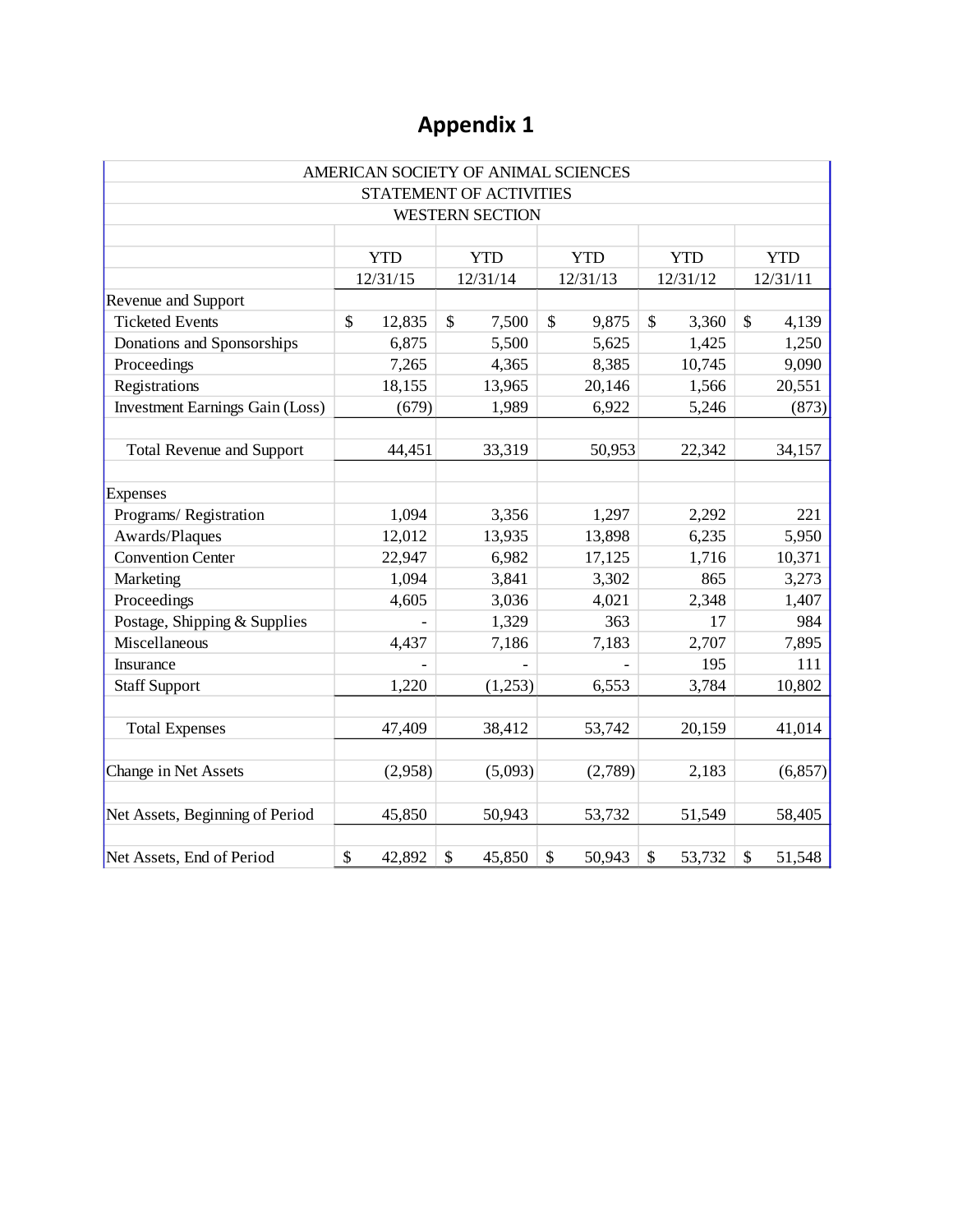Report for the Advising and Coordinating Committee July 20, 2016

Members present: Shanna Ivey, Kristi Cammack, Sergio Soto-Navarro, Connie Larson, Ligia Prezotto, Reinaldo Cooke, Kimberly Vonnahme

Members of the committee met at JAM and discussed issues dealing with symposia rotation, teaching webinars, graduate students competition, and meeting site selection.

The A&C committee recommends that the beef symposium be held on an annual basis. The committee also recommends that the host institution has the option to do another symposium at their discretion.

The A&C committee recommends that a 3 person committee be formed to try a teaching webinar series. This would greatly benefit members of the WSASAS that have greater teaching appointments. Some suggestions include: having the webinar be free to WSASAS members, but available to national ASAS members, having the webinar during fall and spring semester, and be short in duration  $(21$  hour).

#### For graduate competition papers:

The A&C committee acknowledges the importance of animal approval by local institutions to perform animal research, and it is important that our students understand this importance. The A&C recommends that the guidelines for competing students and judges include a statement to assure this is clearly worded. We recommend having one of the 2 statements included in the proceeding and presentation: 1) This project was approved by the animal care and use committee of [insert the institution]; 2) This project did not require IACUC approval.

The A&C committee recommends that a judge can not judge a presentation from their institution. We request that the titles, authors, and institutions of the presentations that were submitted for competition be available to the Graduate Competition chair within 1 month to ensure that there are adequate numbers of reviewers for each paper. The chair can seek ad hoc reviewers to serve as judges if needed.

The A&C committee recommends that the Graduate Competition committee include a representative from institutions that have participated over the last 3 years. The President Elect has the authority to remove and replace a person who has not participated in committee responsibilities within a given year.

For the institution award of the graduate competition: The A&C committee recommends that the judges average the scores of all presenters within an eligible institution for the institution award.

The Young Scholar award:

The A&C committee recommends that the Young Scholar application deadline be moved up and the selection of the award be made a minimum of 30 days prior to the proceedings submission. We further recommend that a student selected for the Young Scholar is still eligible to compete in the competition.

Meeting site selection: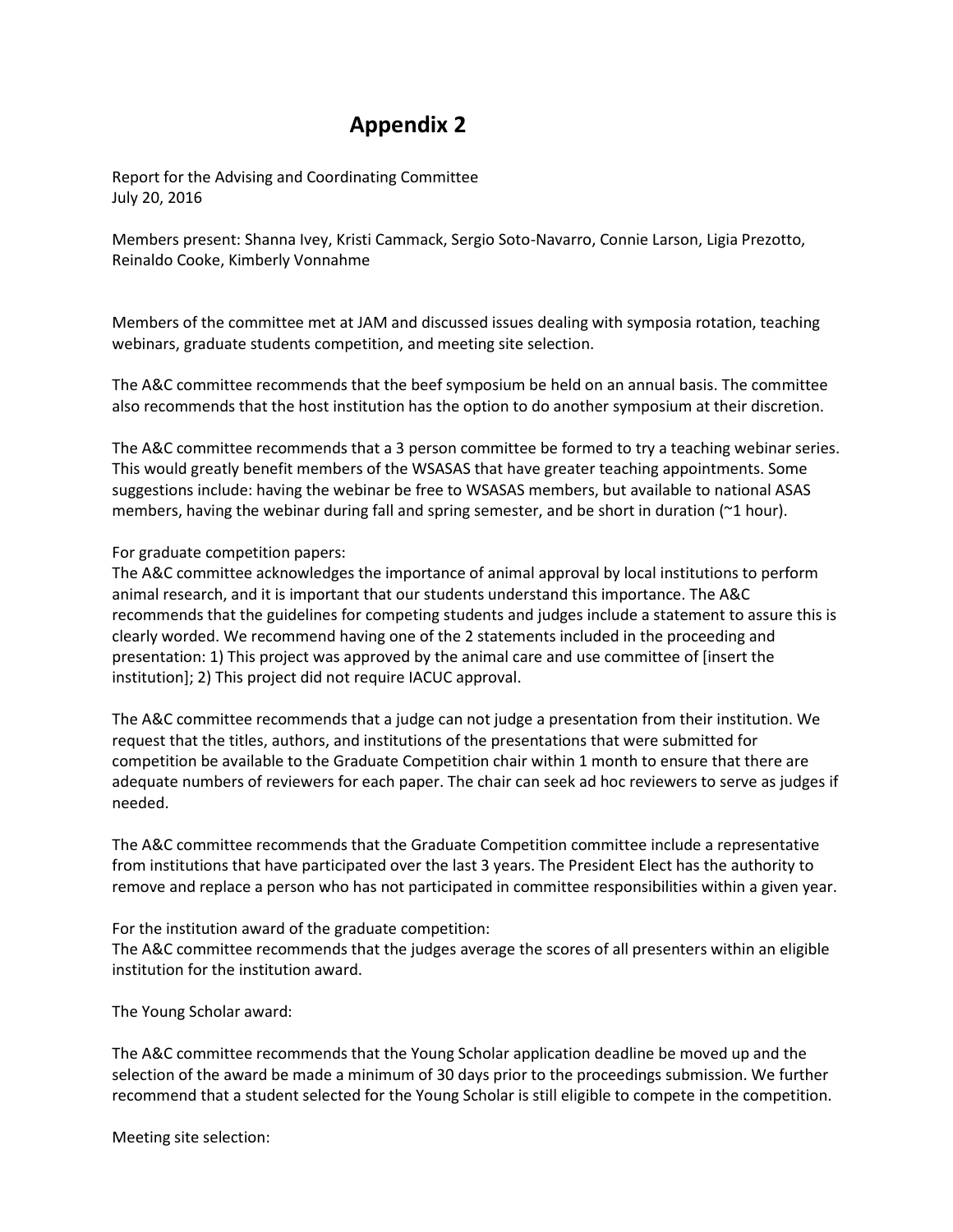The A&C committee recommends that the form for potential meeting sites be posted online immediately so that future selection sites may be made a minimum of 2 years in advance.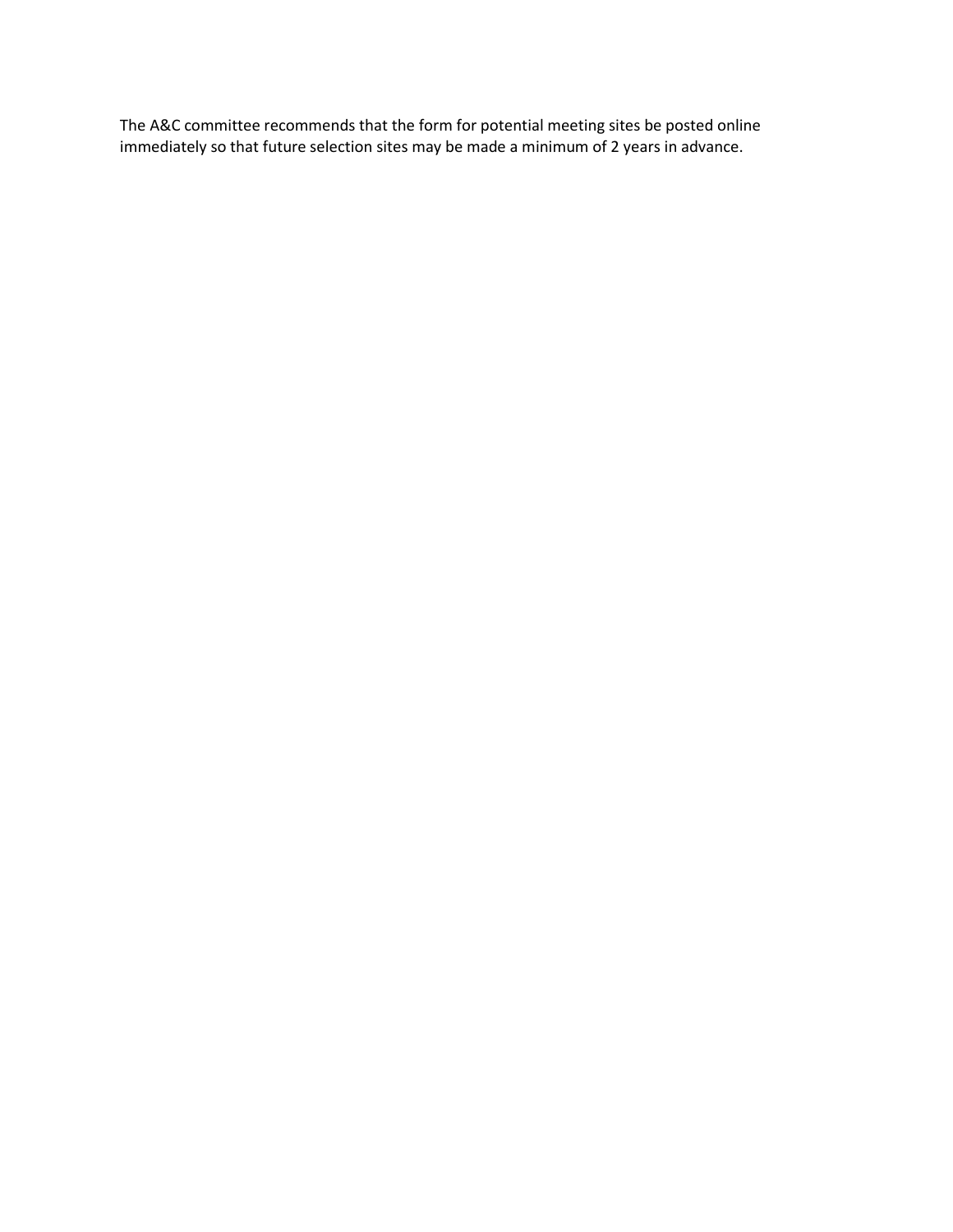#### **2016 WSASAS Awards Committee Report**

Prepared by James G. Berardinelli, Past-President

Committee Members: James Berardinelli, Montana State University (Chair) Scott Lake, University of Wyoming Kimberly Vonnahme, North Dakota State University Rick Funston, University of Nebraska Gary Moss, University of Wyoming Clint Loest, New Mexico State University Shawn Archibeque - Colorado State University

Call for WSASAS award nominations was sent via e-mail to the membership and posted on the WSASAS 2016 Annual Meeting site on March 8, 2016. The deadline for nominations was March 28, 2016. Nominations were submitted through the WSASAS web site electronically using "WizeHive". "2016 Western Section Award Guidelines" were also posted on the WSASAS Annual Meeting web site.

Nominees by Award were:

Distinguished Service Award (established 1971) Dr. Connie Clark, Zinpro Corporation Dr. Michael Galyean, Texas Tech University Dr. N. Andy Cole, USDA, ARS, Texas

Distinguished Teacher Award (established, 1987) Dr. Ryan Ashley, New Mexico State University Dr. Shawn Archibeque, Colorado State University

Extension Award (established, 1987) Dr. Doug R. Tolleson, University of Arizona; currently, Texas A & M University

Young Scientist Award (established, 1975)

Dr. Craig Gifford, Oklahoma State University; currently, New Mexico State University

Dr. Jennifer Martin, Colorado State University

Dr. Kasey DeAtley, California State University, Chico

Dr. Reinaldo Cooke, Oregon State University, EOARC, Burns

The charge to the Committee members for review was to "Review the guidelines for the ASAS Western Section Awards to ensure you are judging the award based on the appropriate criteria" for each award. Each member was then asked to evaluate each nominee for each award on a scale of 1 to 5 (1 = most qualified; 5 = least qualified); unless there was a "conflict-of-interest" (COI) between a Committee member and a nominee. Dr. Shawn Archibeque declared a COI for review of the Distinguished Teacher Award because he was a nominee. One nominee, for the Distinguished Service Award (Dr. Connie Clark), was not reviewed due to the eligibility rule for WSASAS Awards which states: "Eligibility for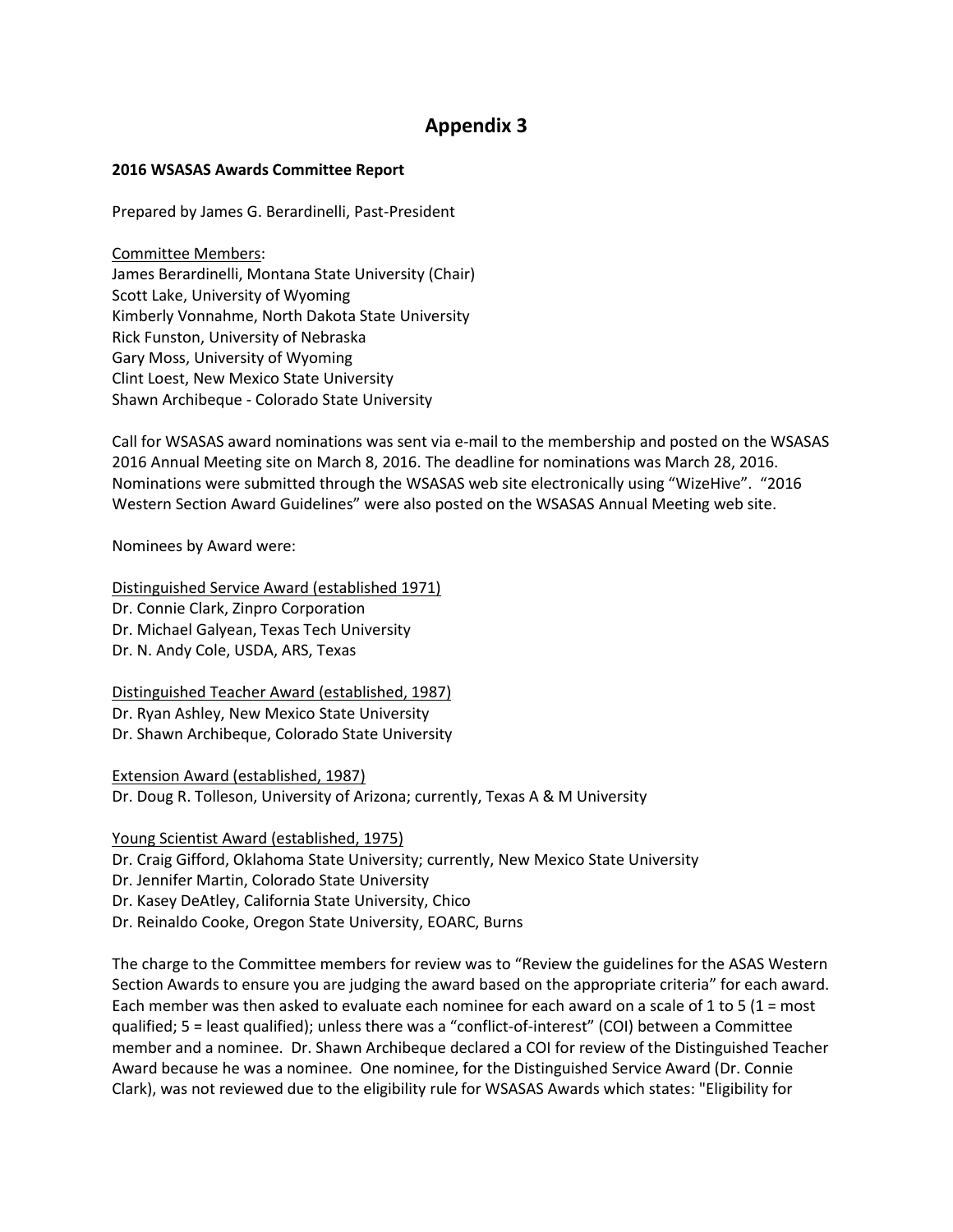Nomination: 1) A nominee must be a member of the Western Section of the American Society of Animal Science, but may not be an officer of the regional organization at the time of nomination." Dr. Larson is a current member (Secretary-Treasurer) of the WSASAS Executive Committee.

Ratings of each nominee for each award were then submitted by each Committee member to ASAS office via WizeHive. Mrs. Jacelyn Hemmelgarn, Chief Operations Officer of the ASAS, reported the ratings and comments of the Committee's evaluations of nominees for each award to the Chair, Jim Berardinelli. The Chair and Mrs. Hemmelgarn verified the top ratings and the award winner's qualifications. The Chair sent the names and salutations of each winner by e-mail to WSASAS Executive Committee for approval. The Chair contacted the nominators of each award winner by e-mail so that they could notified their respective award winner, and requested that each be present at the Annual Meeting to introduce and present their respective award winner with a plaque and monetary award. The Chair then sent, by e-mail, a personalized (signed) "letter of notification of award" to each award winner, highlighting the impressive comments by Committee Members and meritorious qualifications of each winner. Additionally, the Chair sent, by e-mail, a message to each of the nominators of non-award winners expressing the WSASAS thanks for their time, effort, and eloquent nominations, time, efforts in this important matter of business of the Western Section, and requested that they consider nominating that individual for next year's award cycle. Lastly, the Chair recognized and expressed appreciation to the members of the 2016 WSASAS Awards Committee for their diligence, time, effort, and expertise in the review of the nominees and selections of the award winners.

#### **The 2016 Award winners and Nominators for each award were:**

#### The Distinguished Service Award

#### **Dr. Michael Galyean, Texas Tech University**

*Co-nominators* - Dr. Mark Branine (Zinpro Corp.) and Dr. Micheal Hubbard (NMSU)

#### The Distinguished Teacher Award

**Dr. Ryan Ashley, New Mexico State University**

*Nominator* – Ms. Stacia Z. Prosser, Graduate Student, New Mexico State University

#### The Extension Award

**Dr. Doug Tolleson, University of Arizona; currently, Texas A & M University** *Nominator* – Dr. James E. Sprinkle, University of Idaho

#### The Young Scientist Award

#### **Dr. Reinaldo Cooke, Oregon State University, EOARC, Burns**

*Nominator* – Dr. David Bohnert, Oregon State University, EOARC, Burns

Presented to the Membership WSASAS Annual Business Meeting Salt Lake City, UT 22 July 2016 (amended and submitted to the Secretary-Treasurer, 28 July, 2016)

James G. Berardinelli, Chair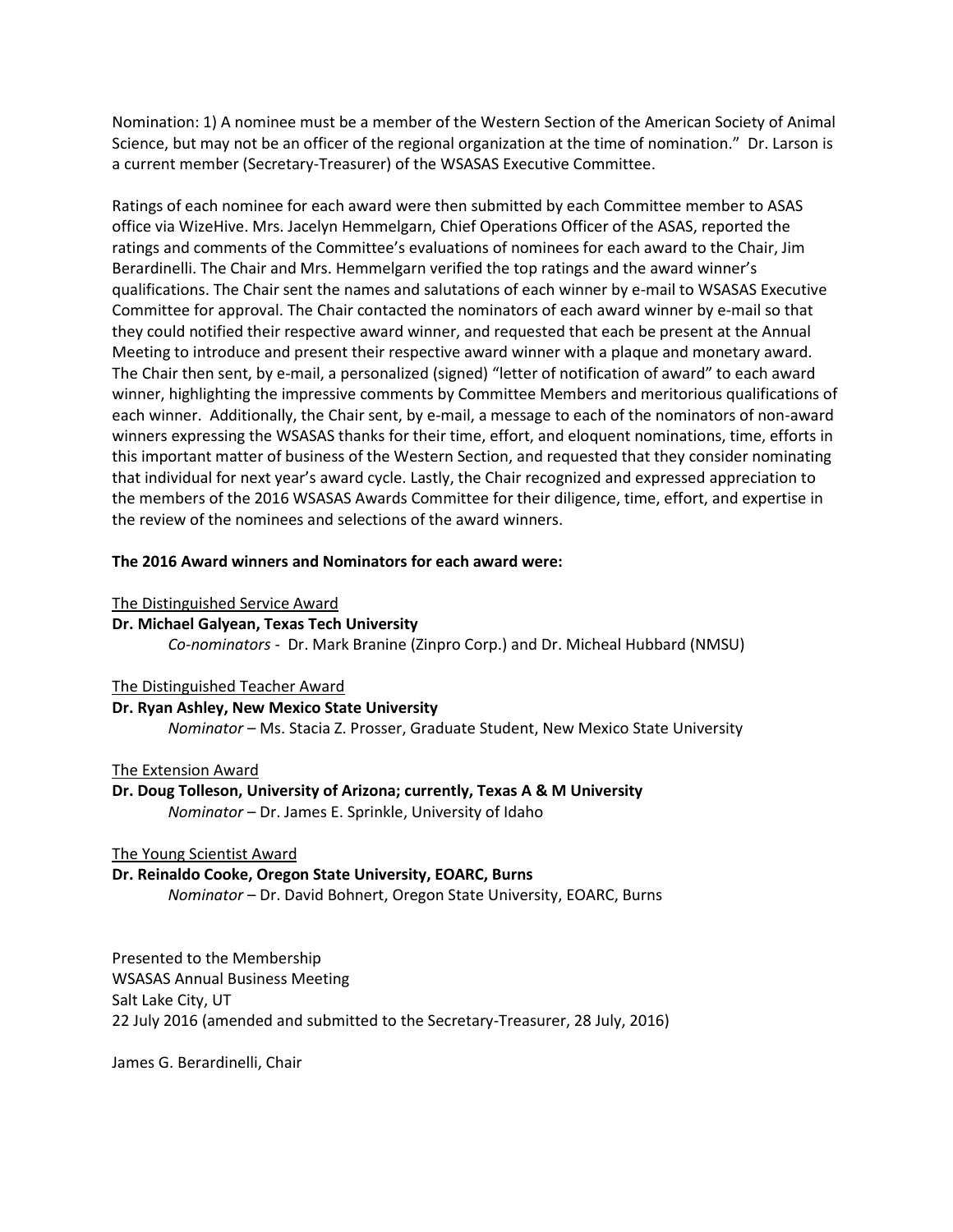Graduate Student Paper Competition Christopher Schauer, Chair Western Section American Society of Animal Science, Salt Lake City, UT June 20, 2016

**Committee Members:** Christopher Schauer (NDSU; Chair), Lauren Hanna (NDSU), James Oltjen (UC, Davis), Dan Faulkner (UA), Tanja Hess (CSU), A. Summers (NMSU), Jennifer Gifford (NMSU), Whit Stewart (MSU), Melanie Beckman (Zinpro), and S. Trojan (TTU).

Five committee members were in attendance at the 2016 meeting including: C. Schauer, J. Oltjen, A. Summers, J. Gifford, and M. Beckman. Additional written scores were submitted by L Hanna and W. Stewart. S. Trojan, D. Faulkner, and T. Hess did not participate in any of committee's tasks. Seventeen proceedings were submitted for competition from nine institutions and all were accepted for presentation. Prior to acceptance, abstracts were evaluated for evidence of hypothesis driven research and statistical analysis. Proceedings were accepted as submitted with no request for revised manuscripts/abstracts.

Proceedings and presentations were all high-quality. For scoring, an average score of the written (50 possible points) and oral presentation (50 possible points) was calculated and then combined for a total score (100 points). The top five placing were: 1). E.R. Oosthuysen, 2). M.S. Crouse, 3) C.S. Hebbert, 4) J.J. Kincheloe, and 5) K.M. Schubach.

Institutions were deemed eligible for the institutional award with two competitors. Institutions eligible for the 2016 award were: New Mexico State University (n=3), North Dakota State University (n=3), Oregon State University (n=3), University of Wyoming (2), and the University of Nebraska (2). Colorado State University, Montana State University, UC Davis, and South Dakota State University were not eligible for the institutional award with only one competitor from each institution. For scoring, the top two scores from each institution were used to calculate a total institution score. Using this matrix New Mexico State University was the top scoring institution with students placing 1<sup>st</sup> and 3<sup>rd</sup>, with a combined score of 185.3. North Dakota State University placed  $2^{nd}$ , with students placing  $2^{nd}$  and  $6^{th}$  and a combined score of 181.7.

Future consideration needs be given to allowing the Chair to find proxies or replacements for committee members that cannot attend. We added a  $10<sup>th</sup>$  judge 5 days prior to the meeting as we were down to 4 judges planning on being in attendance for the oral competition.

Per the committee's discussions last year and the WSASAS Annual Meeting minutes, the committee conducted a conference call on 6/15/2016 and has provided the following recommendations to be considered by the board for adoption as part of the rules of the WSASAS Graduate Student Competition: Revisions of guidelines approved to be forwarded to board

- 1) Institutional Award: To be eligible for the Institutional Award, a minimum of 2 students participating is required. The highest 2 scores from each institution will be used to calculate the Institutional Award winner.
- 2) Conflict of interest for grading: Committee members cannot grade any paper/presentation for their own students or if they are listed as an author on a paper. However, they can grade students within their own institution, as long as the committee member is not listed as an author.
- 3) IACUC Statement suggested wording to be added to the guidelines for authors: "If the research project required IACUC approval, please include the Approval # in the Materials and Methods.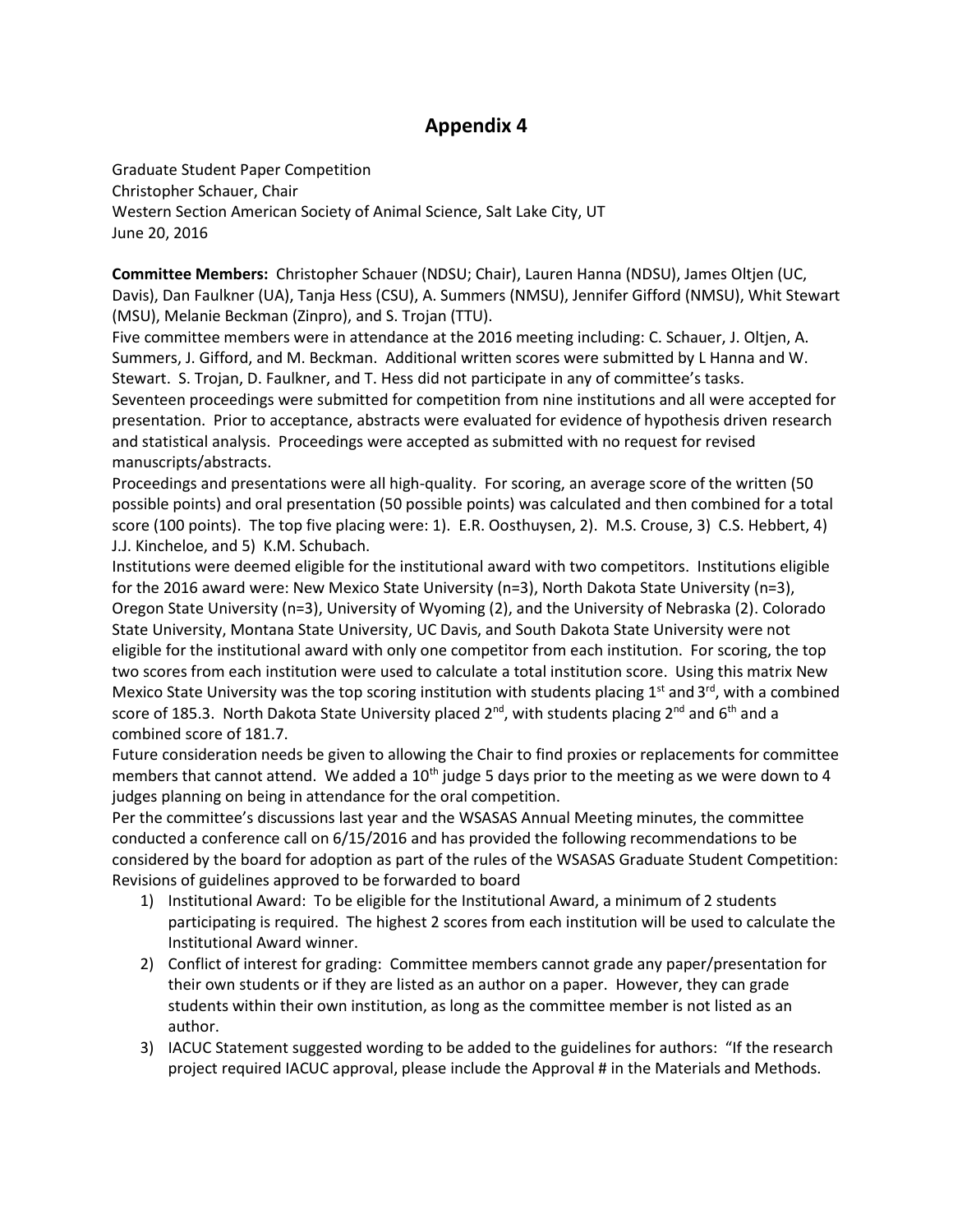#### **2016 WSASAS Necrology Report**

Prepared by James G. Berardinelli, Past-President

WSASAS membership was reminded, via e-mail from Ms. Jacelyn Hemmelgarn of ASAS, to notify Jim Berardinelli of the passing of past and present WSASAS members, and affiliated members of the Section during the past year (2105-2016) May 18, 2016.

Jim Berardinelli received 1 name submitted by Dr. David Bohnert on April 6, 2016, originally sent to by Dr. Killefer, Department Head, Oregon State University. Dr. Killefer wrote, *"I am passing along the sad news of Dr. James Oldfield's passing. Dr. Oldfield has been so very instrumental in not only helping shape the culture of Animal Sciences at OSU and across the state and nation, but he has had a tremendous influence on the personal lives of many of us. We will miss Jim as he truly embodied what it is to be a "Gentleman and Scholar".*

Dr. Oldfield was 94 years of age when he passed away on Sunday, April 3, 2016.

Dr. Oldfield obituary can be viewed: <http://www.legacy.com/obituaries/statesmanjournal/obituary.aspx?pid=179608326>

Presented to the Membership WSASAS Annual Business Meeting Salt Lake City, UT 22 July 2016 (amended and submitted to the Secretary-Treasurer, 28 July, 2016)

James G. Berardinelli, Chair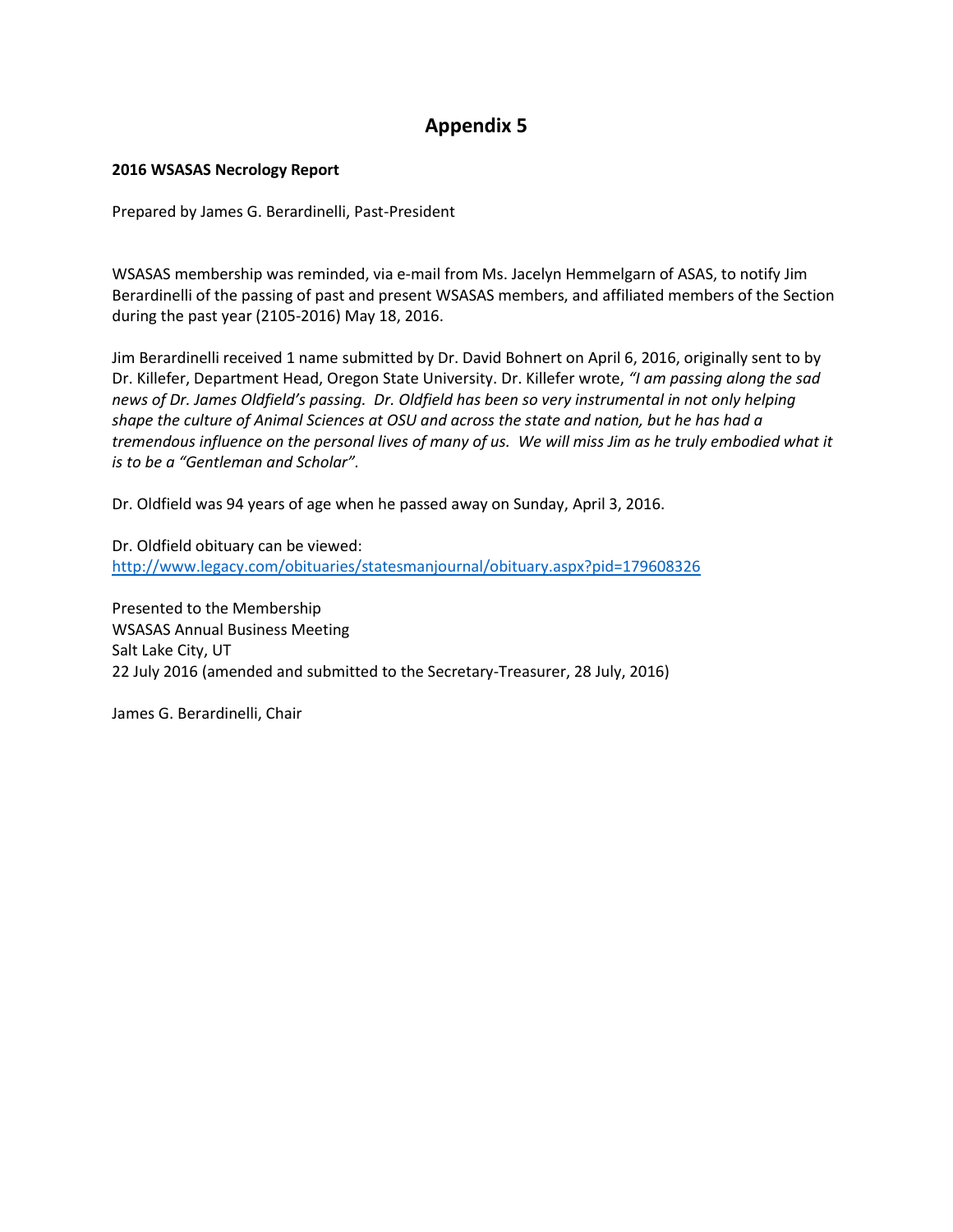2016 WSASAS Nominating Committee Report

Prepared by James G. Berardinelli, Past-President

Committee Members: Glenn Duff, New Mexico State University J. Bret Taylor, USDA, ARS, Dubois, ID

For the 2016-2017 election cycle, the Western Section had the following three position on the WSASAS Executive Committee: 1) Secretary-Treasurer; 2) WSASAS Representative to the National Board; and, 3) Western Section Graduate Director. The "Notice of Election" was e-mail to the membership by Ms. Jacelyn Hemmelgarn May 18, 2016, and posted on the WSASAS 2016 Meeting web site for electronic voting, along with biographical sketches for each nominee. Notice was given that, "If you have any questions about the election site, contact Jacelyn Hemmelgarn (jacelynh@asas.org, 217-689-2432) or Melissa Burnett (melissab@asas.org, 217-689-2433) to receive a paper copy of the candidates' biographical information.

The voting deadline was posted as 11:59pm CDT on June 24, 2016. The Election actually closed on June 28, 2016.

Nominees were:

For Secretary-Treasurer

Dr. Kimberly Vonnahme, North Dakota State University (unopposed)

For National ASAS Director, Western Section (listed on ballot as 'Western Section Representative to the National Board')

Dr. Glenn Duff, New Mexico State University Dr. Scott Lake, University of Wyoming (There were no other nominees)

Western Section Graduate Director

Noe Alberto Gomez, University of California, Davis Stacia Prosser, New Mexico State University Shelby Rosasco, New Mexico State University

Results of the Election were:

For Secretary-Treasurer (1-yr term; 2016-2017)- Dr. Kimberly Dr. Kimberly Vonnahme, North Dakota State University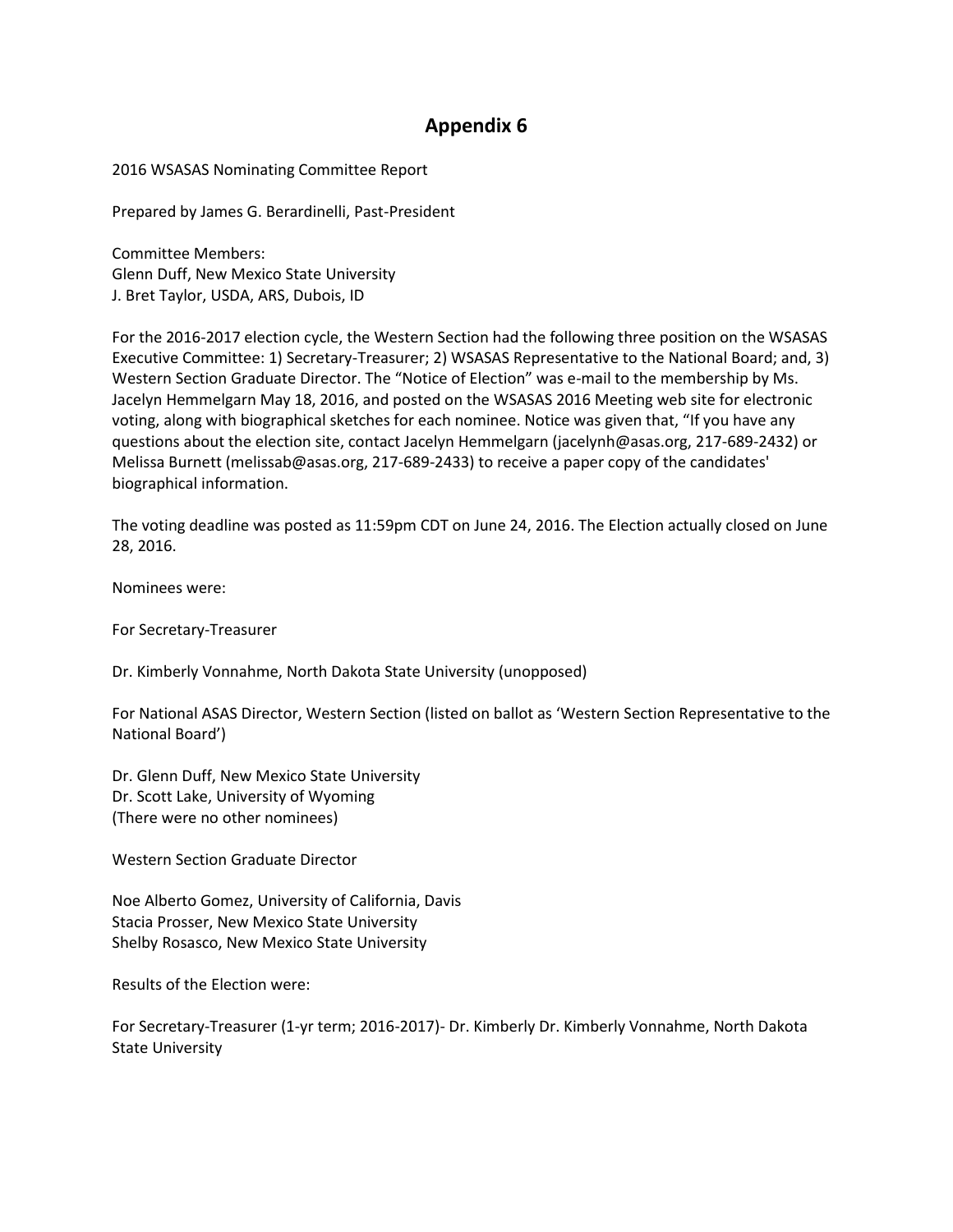For National ASAS Director, Western Section (3-yr term; 2016-2019) - Dr. Glenn Duff, New Mexico State University

For Western Section Graduate Director (2-yr term; 2016-2018)\* – Ms. Stacia Prosser, New Mexico State University

\*Mr. Noe Alberto Gomez, University of California, Davis, won the election by 1 vote. However, the Chair was notified by Mr. Gomez on July, 13, 2016, that he would be unable to perform the duties of this office due to personal reasons. After Executive Committee approval, Ms. Prosser was notified by Ms. Kelsey Quinn (out-going Graduate Representative) that she was the next highest vote-getter and elected as the in-coming WSASAS Graduate Representative. The other were 2 other candidates for the WSASAS Graduate Director Position were notified by the Chair via e-mail of the results of the election and were encouraged to submit their qualifications for this position in the future.

Lastly, the Chair recognized and expressed appreciation to the members of the 2016 WSASAS Nominating Committee and Mrs. Jacelyn Hemmelgarn, Chief Operations Officer of the ASAS, for their diligence, time, effort, and expertise in the review of the nominees for these positions and management of the process for the 2016 WSASAS election.

Presented to the Membership WSASAS Annual Business Meeting Salt Lake City, UT 22 July 2016 (amended and submitted to the Secretary-Treasurer, 28 July, 2016)

James G. Berardinelli, Chair